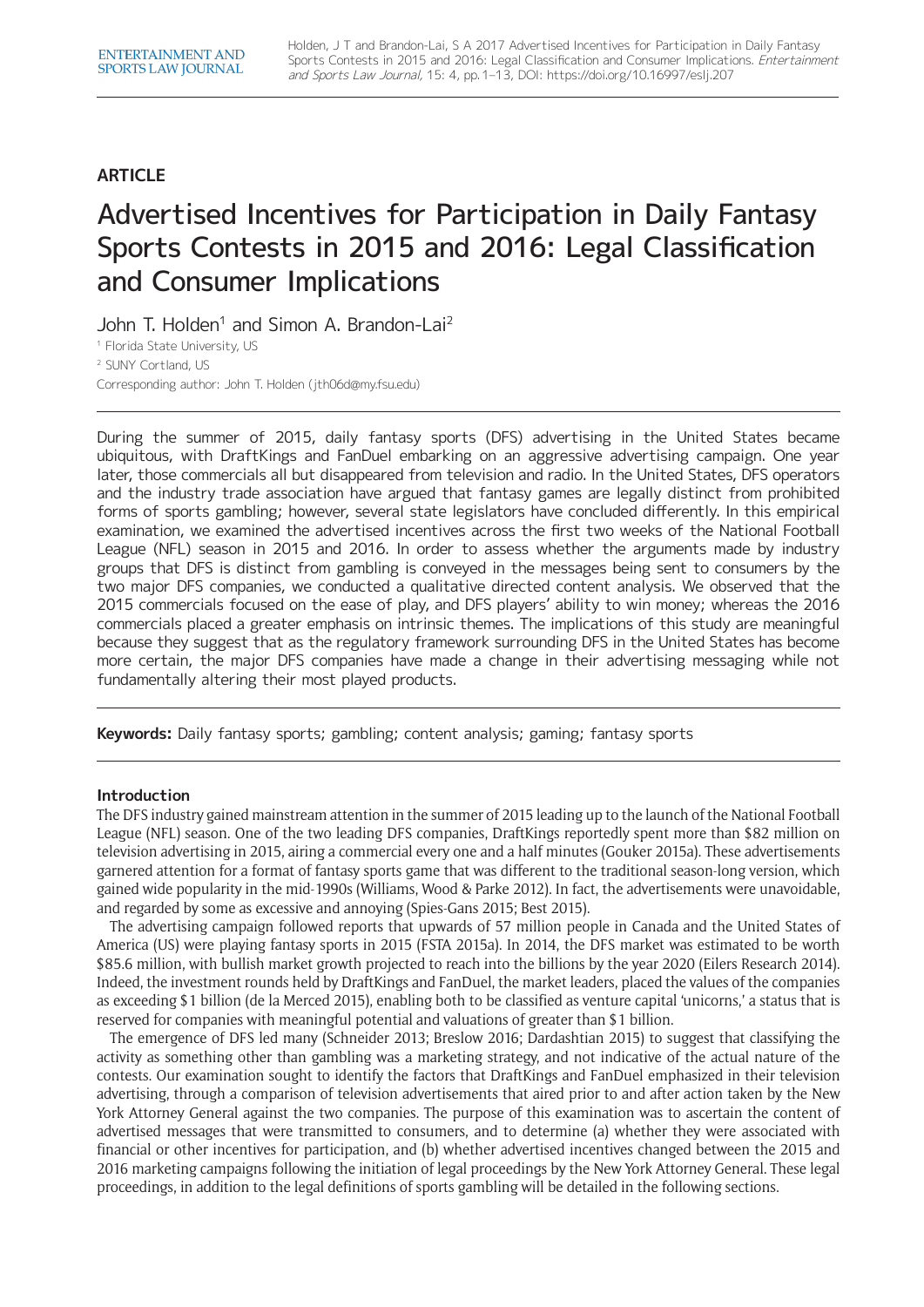# **Background of the Emergence of Daily Fantasy Sports**

The growth of the DFS industry has raised questions as to the legal status of the contests that DraftKings and FanDuel were offering. Feinman and Israel (2015) noted that DFS contests existed within an uncertain regulatory space. While the games appeared to present similarities to traditional forms of sports betting, the industry proclaimed that the games were not gambling because success in the contest was based on skill (Meehan 2015). The DFS industry has cited an exemption contained within an American internet gambling statute primarily applicable to payment processors (e.g. banks and credit card companies) to distinguish DFS from other forms of sports gambling (31 U.S. Code § 5361 2006). The Unlawful Internet Gambling Enforcement Act (UIGEA) exempts fantasy sports contests that meet three conditions from the definition of 'bet' or 'wager': (a) the prizes are made known to participants in advance and not composed of the entry fees paid by the participants; (b) winning outcomes reflect 'relative knowledge and skill of the participants'; and (c) the winner is not determined by either (i) 'the score, point-spread, or any performance or performances of any single real-world team or any combination of such teams,' or (ii) 'solely on any single performance of an individual athlete in any single real-world sporting or other event' (31 U.S. Code § 5362 (1)(E)(ix) 2006).

The major DFS companies, the Fantasy Sports Trade Association (FSTA 2015b), and others have relied on UIGEA to support the legal position that qualifying DFS contests are distinct from prohibited forms of sports gambling. The references to the UIGEA exemption for certain fantasy sports is not dispositive as to the legal status of DFS or traditional season-long fantasy sports, as under the dual sovereignty model of the US, individual states have traditionally determined which activities constitute gambling. As a result of the split model of governance the legal status of DFS has historically rested primarily with state lawmakers.<sup>1</sup> Following the reporting of high-profile scandals involving employees from both DraftKings and FanDuel allegedly misusing inside information to compete on other industry sites (Drape & Williams 2015; Holden et al. 2017), various state regulators took notice, highlighted by the New York Attorney General Eric Schneiderman seeking a judicial order to prevent the offering of DFS contests in the state of New York (Blain 2015).<sup>2</sup> The FSTA has claimed that DFS should not be considered gambling due to the players' motives for participation: 'Fantasy sports players are motivated to enter the hobby for reasons that have nothing to do with money or prizes... The only enjoyment is winning and competing against other sports fans' (FSTA 2015b). Despite the claims of the FSTA as to the motives for fantasy sports participation, both DraftKings and FanDuel purportedly offered a combined \$3 billion in cash prizes annually (DraftKings 2015; FanDuel 2015). The public differentiation of DFS from sports gambling is the motivation for this study.

The FSTA (2015b) has argued that fantasy sports broadly are distinct from prohibited forms of sports gambling. Whereas DraftKings (2017) and FanDuel (2017) have both claimed that their DFS products' legality is contingent on the practice being a game of skill—an argument that has historically been cited in some states to classify whether activities are a form of gambling—we examined the content of television advertisements in order to determine what messages were being conveyed to consumers, and whether they were consistent with the arguments that the companies have advanced, i.e. that their products are difficult games of skill (Edelman 2016) and are primarily consumed by participants for reasons other than financial incentives.

# **Literature Review**

## **Fantasy Sports, Daily Fantasy Sports and Gambling**

The origin of fantasy sports is not certain. Edelman (2012) observed that All Star Baseball, which was produced by the company Ethan Allen, was first sold in the 1920s. Meanwhile, Kalb (2012) noted that the first iteration of computerized fantasy sports was invented by IBM programmer John Burgeson. However, the most frequently cited creator of fantasy sports is Daniel Okrent, a journalist who would annually meet with a group of friends at *La Rotisserie Française* restaurant in New York City (Di Fino 2009). Okrent and nine friends each paid a \$250 entry fee and competed in the league, with the winner being determined as the participant who produced the highest total points based on player performances (Edelman 2012; McGrath 2015).

The rise in access to the internet has been credited with exponential growth in fantasy sports participation with the US television network ESPN launching the first online fantasy sports contests (Edelman 2012). Caskey (1997) observed that online fantasy sports were not revenue generating for the many major media companies that offered and promoted the games. However, the games saw a growth in popularity as the internet became increasingly widely accessible. Despite not producing revenue for the early adopters, fantasy games were important for generating online traffic to websites.

Woodward noted that by 2003, fantasy sports as an industry was valued at approximately \$500 million (2005). The value of the industry was dispersed amongst a large number of participants, and by 2005, there were more than 15 million participants (Ballard 2004). By the mid-2000s, fantasy sports had become regarded as an important area within the sports industry, and began to receive scholarly attention. Nesbitt and King (2010) observed that fantasy players watch a significantly greater numbers of sporting events than non-fantasy sports participants. Prior to this, Halverson and Halverson (2008) argued that fantasy sports have created an entirely different means of sports consumption, with the actual underlying sporting event playing a complementary role to the fantasy contest. The works of Nesbitt and King (2010) and Halverson and Halverson (2008) are emblematic of the justifications for multi-million dollar investments in the fantasy industry by sports leagues.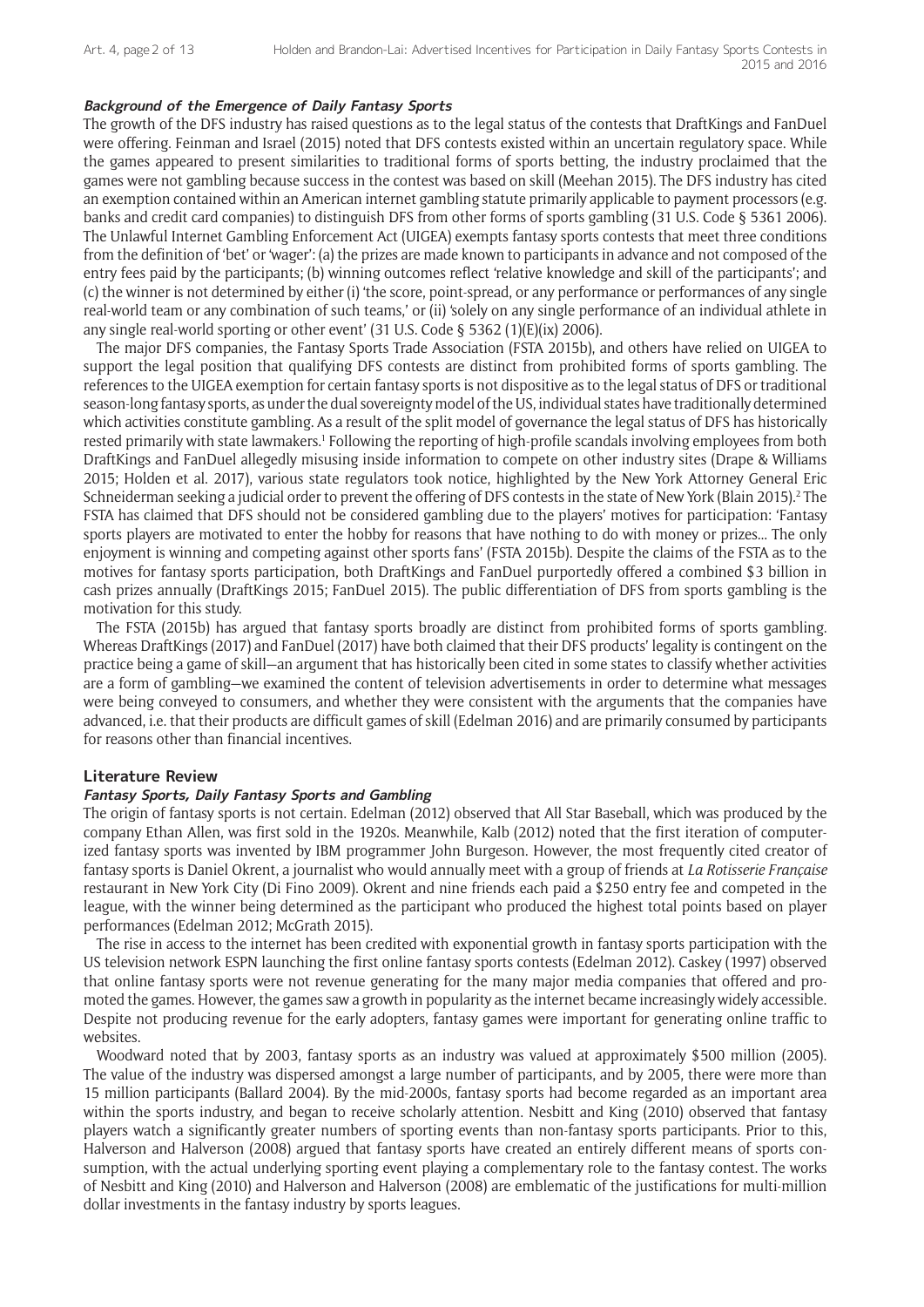Various authors have also studied why people play fantasy sports (e.g. Dwyer & Kim 2011; Dwyer, Shapiro & Drayer 2011; Farquhar & Meeds 2007; Suh et al. 2010), with many learning that the activity is a means for sports fans to engage with sport in a more active role. Despite the popularity of fantasy sports, there has been a historical connection between the activity and other forms of sports gambling. The US Congress first discussed distinguishing fantasy sports from sports gambling in 1998 as part of internet gambling legislation (Lundin Jr. 1999), which would later become UIGEA, though it would not be until 2006 that US regulators would formally provide an exemption for some fantasy games.

Unlike traditional fantasy sports, which are typically played over the length of an entire sporting season, DFS are typically played over the course of several days or a couple of hours (Schneider 2013). Edelman (2016) observed that there are four predominant daily fantasy game formats. The first format allows users to choose a roster of players based on a salary cap and then compete against other competitors for the chance to win prizes (typically money) (Edelman 2016). Participants have a hypothetical salary cap of \$100,000 and all players participating in that evening's games have associated values ranging from \$1,000 to \$50,000. The participant must make selections so as to compose a complete roster which will generate the highest number of points while not crossing the \$100,000 threshold. The second format allows participants to pay an entry fee and select a specified number of real-world athletes to perform a certain statistic – in such contests the winner receives a stipulated prize similar to parlay wagering (Edelman 2016). An example of this format would be a contest whereby a participant selects nine Major League Baseball players to hit a home run in a slate of evening games. Edelman (2016) noted that the third contest format involves participants choosing reduced numbers of real-world athletes. These games operate similarly to the first format, but participants may be selecting as few as three real-world athletes to comprise their fantasy roster. The final contest format involves users selecting athletes to reach specific statistical thresholds during a game (e.g. Messi will score during the first half of a match on 31 August 2017 and Balotelli will attempt four shots in a match on 30 August 2017) (Edelman 2016).

In addition to the competition format of DFS, Ehrman (2015) noted that there are principally three types of daily fantasy payout structures and means of competing. The first structure is the Guaranteed Prize Pool, where companies often promote million-dollar prizes, but typically only a top percentage receives a prize and thousands of other competitors receive nothing. The second structure is the double-up or 50:50 style game where the top half of participants (based on accumulated points) receives a prize. The third type of game structure is the head-to-head contests where there are only two competitors and they face off directly against each other. The emergence of DFS has changed the atmosphere of fantasy sports participation from a social activity, typically played amongst friends over the course of a season, to a fast-paced largely anonymous activity. Despite the differences between DFS and season-long fantasy sports, DFS operators and trade groups have argued that DFS contests are distinct from sports betting, citing the same arguments as those used to differentiate fantasy sports from sports gambling.

#### **What Makes an Activity Gambling?**

The determination of when an activity constitutes gambling is jurisdiction-specific. For instance, in the US there are no less than four different standards that are used for assessing whether an activity is gambling. Reber (2012) observed that the US lacks a uniform interpretation of which activities constitute gambling, but it is broadly accepted that there are three necessary elements: consideration, prize and chance.

The determining factor of whether an activity is gambling concerns the degree to which chance factors into winning the game (Rodenberg 2016). The predominance test, also called the dominant factor test, is used most commonly (Cabot & Csoka 2003). In the evaluation of activities under the dominant factor tests, courts examine whether skill or chance is the factor that has the greatest impact on success in the game (Cabot & Csoka 2003). The second most commonly applied test in the US is referred to as the material element test, which is subjective and requires a judge or jury to determine whether chance is a material element in determining the outcome of an activity (Okerberg 2014). Pandorf (2015) noted that a small number of US states employ the any chance test, which determines any activity containing a modicum of chance to be prohibited. Pandorf further observed that other jurisdictions employ what is referred to as the gambling instinct test whereby courts prohibit activities if they appeal to a 'player's gambling instinct' (p. 523).

While the US has a fragmented approach to determining whether an activity is gambling, other countries, such as the United Kingdom, have slightly different approaches. The UK's Gambling Commission (2016) distinguishes betting, gaming, and participating in a lottery as forms of gambling. Betting in the UK is broadly defined as incorporating a wager on the likelihood of any event occurring or not occurring (UK Gambling Commission, 2016); whereas the Gambling Commission (2016) defines gaming as 'playing a game of chance for a prize'.<sup>3</sup> In addition, a lottery is defined as individuals paying for the opportunity to win prizes based entirely on chance (UK Gambling Commission, 2016). In the case of determining whether an activity is betting, the Gambling Commission (2016) has determined that both the action of placing bets and the paying of entry fees to guess an outcome, likelihood or whether something is factual or not with the opportunity to win a prize is likely gambling.

Both DraftKings and FanDuel asserted in the US that their products are not gambling, while both companies have applied to the UK Gambling Commission to be licensed to offer their daily fantasy contests (Gouker 2015b). Arguing opposite positions in different jurisdictions for legal reasons could be a financially advantageous position; however, there are emergent indications that the semantic differentiation of DFS from sports gambling may not be sufficient to distinguish the activity from the concerns most cited in opposition to the latter.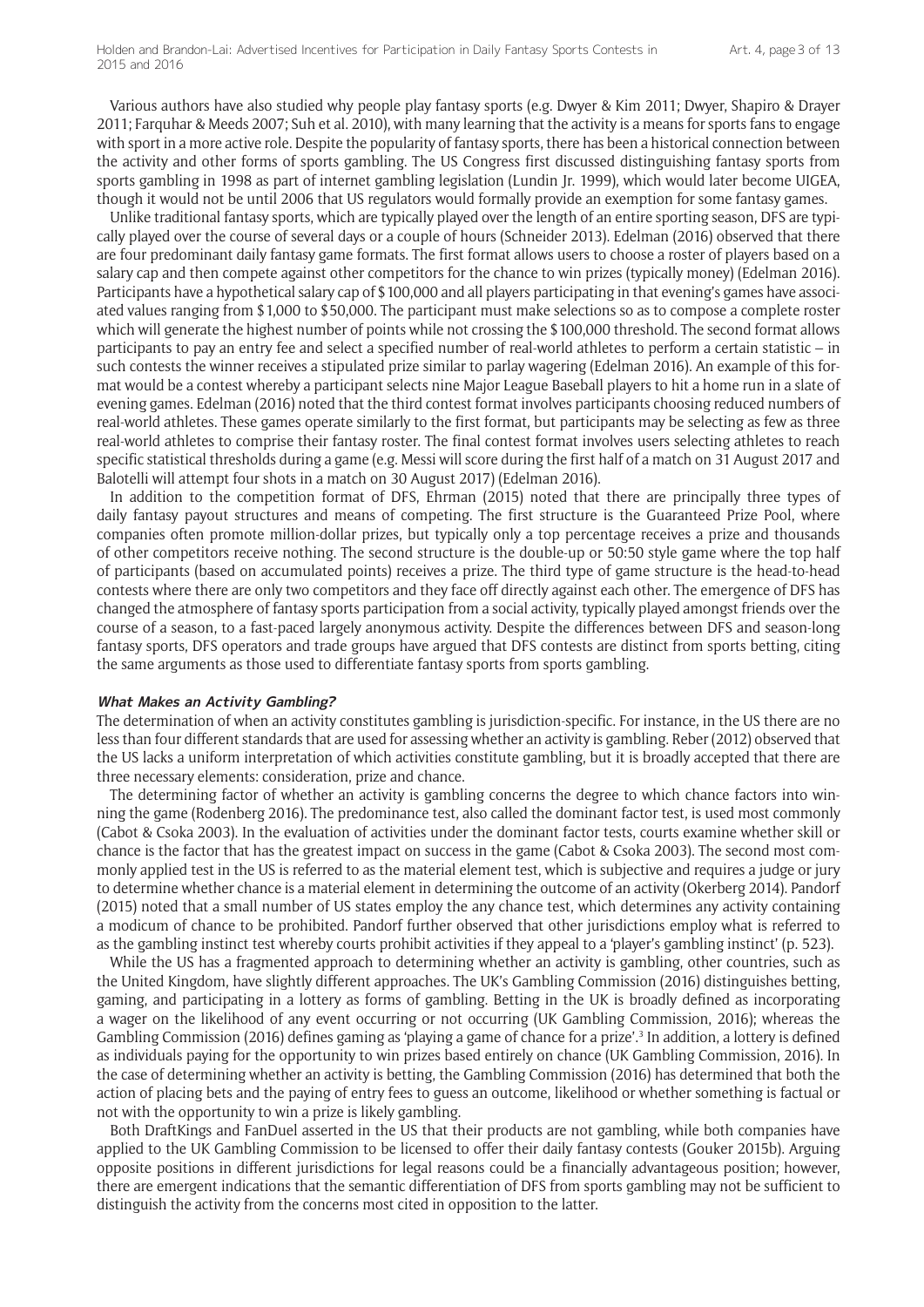#### **Gambling Related Concerns**

In the US the expansion of online sports gambling has been historically opposed for several reasons; notably, addiction, and a desire to protect the integrity of sporting events. Wood and Williams (2007) noted that the 'proportion of North American gamblers who choose to gamble on the internet is increasing at a dramatic rate' (p. 520). With the move away from physical gambling spaces have come concerns about the isolation of those demonstrating characteristics associated with problematic gambling behaviours (McCormack & Griffiths 2012). The literature on fantasy sports and negative externalities such as addiction is developing (Martin & Nelson 2014; Marchica & Derevensky 2016; Martin, Nelson & Gallucci 2016). In addition to the studies on season-long fantasy sports, there is an emergent stream of evidence that some DFS participants may similarly experience symptoms of problematic gambling (Petrella 2015; Bogdanich & Williams 2015; Ramirez 2015).

Concerns regarding the manipulation of sporting events have long been credited as an important reason for opposing the legalization of sports gambling. In the US, this concern dates back to the 1919 World Series, which was manipulated by organized crime figures (Holden & Rodenberg 2015). While many of the concerns regarding sports gambling appear to be present in DFS contests, these games are likely less attractive propositions for manipulators because of having to select multiple players in DFS contests, and the prize structures of the games limiting the potential windfall (Ehrman, 2015).

Despite the historical concerns associated with match fixing of sporting events, concerns have also been raised about the integrity of the DFS contests themselves. Both FanDuel and DraftKings experienced high-profile incidents where employees with access to sensitive information were successful in tournaments on their primary competitor's contests (Wessels 2017). The scandals surrounding employees playing on other fantasy sites drew the attention of lawmakers, notably the New York Attorney General, and represented a shift from the model of self-regulation DFS companies had enjoyed (Havel 2016). The emergence of the state-level regulation has created a network of numerous different requirements for DFS operators, some more burdensome than others.

#### **Legal Framework**

The US system of governance is split between the 50 states and the federal government. Legislation passed by the federal government is backed by the supremacy clause found within the US Constitution (US Constitution art. VI), which renders inconsistent state laws void. Federal oversight is confined to those areas of regulation delegated by the Constitution to the federal government (e.g. interstate commerce, which refers to trade and the instrumentalities of trade between the states). Areas not specifically assigned to the federal government by the Constitution are presumed to be within the regulatory purview of the states.<sup>4</sup> Amongst those regulatory areas generally perceived to be left to the states has been gambling.

States have historically had the responsibility for classifying which activities constitute gambling (Keller 1999). While the states made these classifications based on determinations of the level of chance involved (Cabot & Csoka 2003), the federal government has a number of statutes that also impact the regulation of sports gambling. The Wire Act of 1961, for instance, is a federal law that prohibits those in the business of betting or wagering from transmitting wagering information about sporting events across state lines when betting or wagering is illegal in either jurisdiction (Transmission of Wagering Information 18 U.S.C. § 1084 1961). The Wire Act textually appears to implicate some DFS operators who may offer contests in states that deem the activity to violate local laws, though to date there has been no action brought against a DFS operate alleging a violation of the statute.

In addition to the Wire Act, the Professional and Amateur Sports Protection Act (PASPA) is a federal statute that is relevant to DFS. PASPA is a statute that was passed in 1992, which prohibited the expansion of any state-sanctioned sports gambling scheme that was not in existence prior to the passage of the statute (28 U.S.C. § 3701 *et seq.* 1992). DFS contests appear to implicate PASPA's prohibition in states that regulate the practice, though to date no PASPA action has been initiated against a DFS operator; however, partnerships between professional sports leagues—who are deputized to enforce the statute—and DFS companies are a complicating factor (see generally Kaburakis et al. 2015; Rodenberg & Holden 2017).

The most recent federal statute that directly relates to DFS is UIGEA, the statute that in many ways gave birth to the invention of the daily version of fantasy sports (Edelman 2016). UIGEA's exemption for certain fantasy contests created a framework for entrepreneurs to craft contests and remain in compliance with at least one of the relevant federal statutes (Edelman 2016). While UIGEA created an exemption for certain fantasy sports contests, it contains a statement that the statute does not modify any other federal or state law, which functionally limits the scope of the exemption to areas where the practice is lawful under all other laws (31 U.S.C. § 5361 *et seq* 2006). Accompanying federal regulations that might be implicated by federal law are state-level regulations.

Various states have an outright ban on DFS contests and most major daily fantasy websites do not offer contests in these jurisdictions because of their strict definitions of gambling (Edelman 2016). To date, thirteen states have passed legislation regulating the offering of DFS games within their borders (Rodenberg 2017). Many of the states who have taken to regulating DFS have done so primarily through a licensing scheme, which applies various consumer protection requirements, such as segregation of player funds from operating accounts, and establishing a minimum age for players to play. All but four of the 50 states have at least introduced one piece of legislation aimed at regulating DFS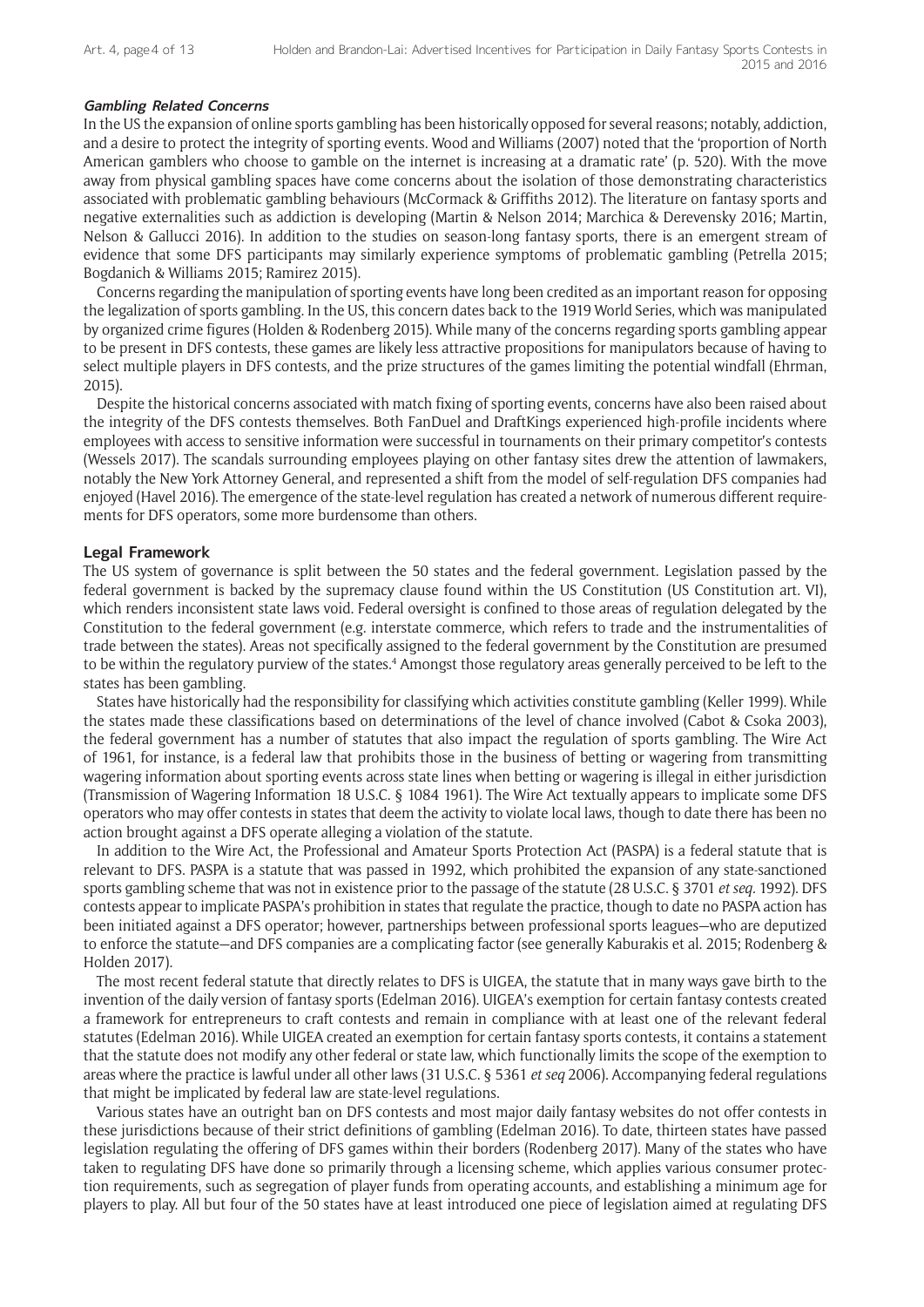(Rodenberg 2017). While a number of states have taken steps towards regulating DFS, there has also been a shift in the position of some stakeholders towards sports gambling. In many respects DFS has reframed the national discussion and helped foster a sense of comfortability with awarding monetary prizes for success at predicting sporting outcomes.

The National Basketball Association (NBA) commissioner Adam Silver (2014) authored an opinion article in the *New York Times* articulating that it was time for the US to re-examine its prohibition. Within his article, Silver suggested that a regulated sports betting market is preferable to the current illegal market, and that the US is behind globally with respect to its prohibition. The NBA commissioner was joined by the commissioner of Major League Baseball in 2017, who noted that the league was re-examining its position on legal sports betting (Roberts 2017). Accompanying these pronouncements are a variety of bills being introduced at both the state and federal levels that would legalize other forms of sports gambling, though at the state level the vast majority of proposed bills predicate the legalization of sports betting on the repeal of PASPA (Legal Sports Report N.D.). While regulation of DFS is a relatively recent phenomenon driven by a variety of reasons, one important factor leading to regulation has been the association with gambling. New York Attorney General Schneiderman noted that an activity can be both entertainment (as FanDuel advocated) and gambling by stating: 'Well, gambling is entertainment. People go to casinos to be entertained. The issue here is not whether or not it's entertaining, it's whether or not it is gambling. … And you can't have unregulated gambling without running into problems' (Breslow 2016).

The positions articulated by the two major companies and the FSTA that DFS players are motivated by entertainment or success in the activity is skill-based and thus distinct from prohibited sports gambling, was a motivation for this study. With this motivation in mind we sought to examine the content of the television advertisements of FanDuel and DraftKings and whether the themes were consistent with the position that fantasy players were participating for reasons other than financial incentives. Additionally, we sought to determine how the themes in the advertising campaigns changed following the initiation of legal proceedings by the New York Attorney General. In the following sections, we discuss the methods employed, as well as our findings and their implications.

#### **Method**

#### **Sample**

The present study did not involve human subjects beyond the authors, and thus was not submitted to an institutional ethics board. The research aims were twofold: (a) to ascertain the content of advertising messages sent to prospective DFS consumers through television advertising; and (b) to draw comparisons between the content of advertisements prior to and after the initiation of legal proceedings against DFS providers. To achieve these aims, we analyzed television commercials aired by the two DFS market leaders in the US (DraftKings and FanDuel) during the first two weeks of the 2015 (Sample A) and 2016 (Sample B) NFL seasons respectively. These periods were selected because consumer demand for related supplementary products (e.g. fantasy sports and related products) is likely to be high due to the increased publicity and promotion around the beginning of the NFL season; thus, the potential for companies to attract consumers would intuitively also peak.

Sample A comprised 28 commercials in total; 14 from each of the DFS providers. During this time period, DraftKings and FanDuel spent a combined \$54 million on television advertising, and ranked among the highest spending companies in this regard (iSpot 2015). Sample B consisted of seven commercials; four from DraftKings, and three from FanDuel. The companies' total spend during this second period is not known as the companies dropped from the iSpot list of top ten advertising spenders; however, Yoder (2016) reported that FanDuel had decreased their advertising spending by 96.5 per cent and DraftKings 70.8 per cent during the period of September 2015–September 2016. Although the reduction in spending on television advertising was not our focus, it is undoubtedly of interest to the broader issues surrounding the legal status of DFS; thus we provide some discussion later.

Video of all commercials was obtained from iSpot, an online media agency that tracks television commercials, movie trailers, and show promotions across major networks in real time. Additional information on the commercials included in Samples A and B can be found in Appendices A and B respectively.

#### **Data Analysis**

To establish the nature of advertising messages within the television commercials, we conducted a content analysis of the DFS commercials within our samples. Content analysis of media content is a well-established and oft-used research methodology within the communication field, described by Neuendorf (2002) as being 'the primary message-centered methodology' (p. 9). More specifically, we employed directed content analysis (DCA), a deductive form of qualitative content analysis whereby the goal is to validate or conceptually extend a theory or hypothesis (Hsieh & Shannon 2005).<sup>5</sup>

This approach was selected for two primary reasons. First, a qualitative approach to content analysis was preferred because emphasis in media is not necessarily achieved through repetition, which would otherwise point toward a quantitative approach. As Newbold et al. (2002) noted, 'The problem is the extent to which the quantitative indicators are interpreted as intensity of meaning, social impact and the like. There is no simple relationship between media texts and their impact, and it would be too simplistic to base decisions in this regard on mere figures obtained from a statistical content analysis' (p. 80). As such, identification of the salient messages within the DFS commercials required our contextual interpretation as viewers.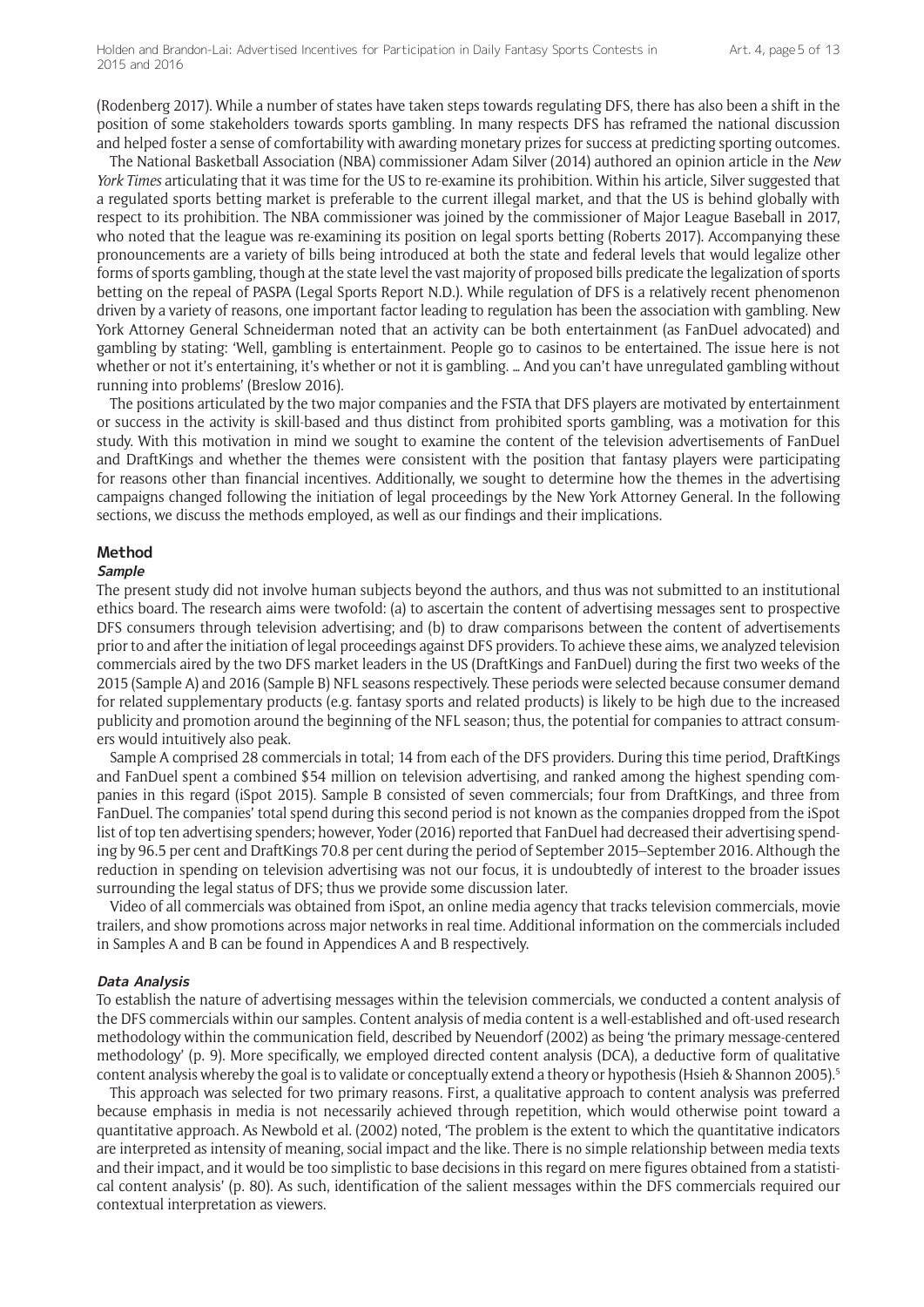Second, DCA was selected over other types of qualitative content analyses (e.g. conventional content analysis; summative content analysis: see Hsieh & Shannon 2005), as we wanted to explore whether the primary messages articulated within DFS commercials were directed to consumer motives that were more extrinsic (e.g. financial incentives) than intrinsic (e.g. enjoyment). The use of DCA also had implications for the development of thematic codes, and the coding process, which are addressed in the following section. In summary, the use of DCA not only made sense given the nature of the media being analyzed, but crucially it made *more* sense than using a quantitative coding process that would only provide frequency of advertisement components. Those results would be less instructive, and thus provide little to the study of advertised incentives for DFS consumers.

#### **Coding Procedure**

Per Potter and Levine-Donnerstein (1999), the a priori framing of the research context enabled us to identify some key concepts and variables that were used as coding categories. Examples of these were 'financial incentive,' 'sport interest,' and 'competition,' which were identified based on the respective claims of anti-gambling legislators and the FSTA. Operational definitions were assigned to each code to ensure a common understanding between coders.

Upon analyzing the commercials, it became apparent that additional themes were present, as is common in DCA (Hseih & Shannon 2005); thus, additional codes were established utilizing the following process. First, the authors watched the commercials independently, making notes about the audiovisual content of each. After this initial round of analysis, the authors met to discuss their observations and establish level of agreement. Cohen's kappa was calculated to establish the extent to which the authors identified the same set of themes in each commercial, none of which fell below Krippendorff's (1980) minimum threshold of *k* = .80 (*k* > .92). Although some differences existed between the authors' initial round of coding, subsequent discussion in relation to the operational definitions produced consensus in each instance.

Following the initial round of discussion, the authors also addressed additional themes that had arisen from their analyses. In each instance, an operational definition was developed for the prospective code, and this was compared to existing codes to avoid dupliciation. The authors then watched the commercials (independently) again, before meeting to discuss their observations and analyses in light of the new coding categories.

Although DCA has been criticized for leading researchers toward the theories and/or hypotheses upon which their analyses were predicated (see Macnamara 2003), we felt comfortable in our assessment due to the extent to which certain messages were salient, and the level of agreement between coders regarding the presence and salience of themes. A list of thematic codes and operational definitions is provided in Appendix A.

#### **Results**

Analysis of the DFS commercials revealed ten content themes: (i) anyone can win; (ii) intrinsic competition; (iii) ease of use; (iv) excitement/suspense; (v) financial incentive; (vi) frequency of contests; (vii) social interaction; (viii) sport knowledge; (ix) vicarious experience; and (x) fun/hedonic value. These themes were present across commercials in Samples A and B; however, some were emphasized considerably more heavily (and often) than others in the communication of benefits to consumers.

The results are presented and discussed in three main sections: Sample A, Sample B, and a comparison between Samples A and B; each of which contains subheadings under which specific themes are discussed. In doing so, we are able to clearly demarcate the communication of product benefits between the two time periods, and thus, provide insight into the consumer motives that DFS providers were attempting to tap. Finally, we discuss the implications of these results for various stakeholder groups; namely, DFS providers, consumers, and the state of the industry going forward.

#### **Sample A**

Through our analysis of commercials in Sample A, we identified two salient themes which pertained to the promotion of financial incentives and the potential for anyone to win DFS contests irrespective of their skill or experience. These themes are discussed in detail below.

**Promotion of financial incentives.** The commercials for both DFS providers in Sample A overwhelmingly promoted the financial incentives for participation, with cash prizes featured in 12 of the 14 DraftKings adverts, and all of those by FanDuel. While the intention was not to conduct a quantitative analysis, this basic note on the prevalence of financial incentives speaks to the strategies employed by DFS companies in their advertising. Moreover, it is the combination of this prevalence with the *nature* of the promotion of financial incentives that is most interesting. For example, DraftKings ran a contest called 'Millionaire Maker,' promoting opportunities to win a \$1 million cash prize. In DK1, a montage of contest winners celebrating is accompanied by the following narration: 'This is what it looks like when real people win a million dollars playing fantasy football.' FanDuel provides another example in FD2: 'Play in one-week fantasy football for real money, with immediate payouts. The money is real.'

These examples place emphasis on financial incentives as the benefits of participation; yet, while we could reasonably infer a link to a corresponding consumer motive, it is not explicit. As noted, the FSTA claims that fantasy participants have different (e.g. intrinsic) motives than those of gamblers (e.g. financial incentives) (FSTA 2015b), and this has been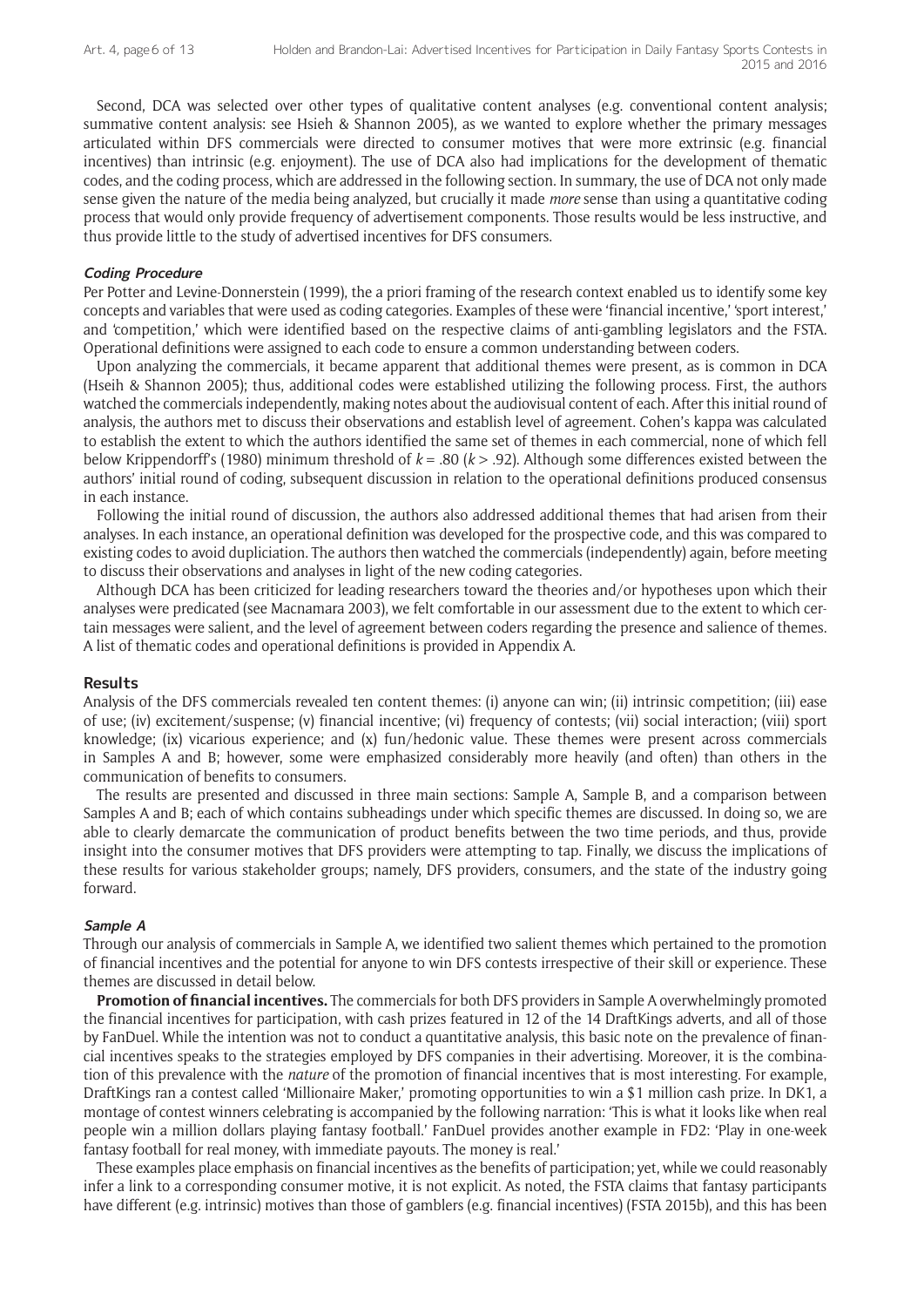central to their position that a distinction be made between fantasy sports and gambling (FSTA 2015b). This claim becomes harder to substantiate when DFS companies directly acknowledge financial motivation in their advertising, as is provided in DK2, where it is stated, 'At DraftKings we play for glory; for bragging rights; for fantasy football supremacy; but we also play for this, the giant check.' This narration is accompanied by winners of the 'Millionaire Maker' contest posing with an oversized ceremonial check for the million-dollar prize.

Another key argument against classification of DFS as gambling has been its proposed classification alongside season-long fantasy sports contests (FSTA 2015b). This appears to be predicated upon two key assumptions: (i) that those classifications are mutually exclusive; and (ii) that DFS and season-long fantasy sports are fundamentally similar. While the first assumption has been discussed elsewhere at length by other authors (see e.g. Edelman 2016), the second assumption is questionable in light of promotional language used within the commercials. Most notably, in DK3 scenes of celebration are accompanied by the narration: 'This is the feeling of turning the game you love into a lifetime of cash.' This language infers a change, in that the 'game you love' can be 'turned into' a financially beneficial endeavour; this position does not appear to be compatible with the statements of the FSTA (2015b). If we assume DFS companies are trying to appeal to existing consumer motives through the content of promotional messages, it is hard to reconcile this content with their claims regarding participants' intrinsic/extrinsic motives, and the classification of DFS alongside season-long fantasy sports. Only two commercials, both for DraftKings, emphasized excitement/suspense or intrinsic competition without implicitly linking it to financial incentives. Additionally, there was only one mention of fun/hedonic value that participants derive from playing DFS in Sample A.

The frequency of cash contests was another point of emphasis in a majority of commercials, with payout information (e.g. time frame, scheduling, etc.) often included. This aligns with Eilers Research's (2015) finding that factors such as the 'size of guaranteed prize pools,' 'payout structure,' and 'liquidity/plenty of cash games to choose from' were important in DFS players' contest provider selection.

**Anyone can win.** Another salient theme in the Sample A commercials was the notion that anyone can win a DFS contest. On its website, under a heading entitled 'Research,' the FSTA claimed that fantasy sports should not be considered gambling because it is a game of skill:

Fantasy sports leagues are games of skill. Managers must take into account a myriad of statistics, facts and game theory in order to be competitive. There are thousands of websites, magazines and other such publications that seek to synthesize the vast amounts of available fantasy sports information to keep their readers informed and competitive. A manager must know more than simple depth charts and statistics to win; they also must to take into account injuries, coaching styles, weather patterns, prospects, home and away statistics, and many other pieces of information in order to be a successful fantasy sports manager (FTSA, 2015b).

Despite this claim, we identified a salient theme related to 'Average Joes' winning money through DFS contests. This included footage of 'candid' winners' reactions, and consumer testimonies. In one example of the latter, a FanDuel consumer stated, 'There's nothing special about me' (FD5). Statements such as this run counter to the FSTA's claim, implying that elements of chance or luck are involved in DFS contests.

Other testimonies contradicted the FSTA's position even more starkly. For example, one consumer claimed, 'Even a novice can come in and spend one or two dollars, and win ten to twenty thousand dollars' (FD10). The use of the word 'novice' draws an implicit contrast between individuals who know a great deal about the sports upon which contest is based, and those who do not. If novices *and* experts can be successful – especially given that they are likely to be competing against one another – the basis for either groups' success cannot be rooted in the expertise. In this case, either the FSTA's (2015b) claim is incorrect or the content of DFS commercials is misleading consumers as to their prospects of winning.

#### **Sample B**

Through our analysis of commercials in Sample B, we identified three salient themes, which pertained to social interaction, fun/hedonic value, and the frequency of contests. These themes are discussed in detail below.

**Social interaction.** The first salient theme identified was that of social interaction, primarily between DFS consumers and their friends. This was exemplified by FanDuel's advertisement of 'Friends Mode', a service explicitly for facilitating contests within predefined groups of consumers (FD17). Although it appeared that playing for cash prizes within these contests was still possible, the emphasis was placed upon opportunities to better one's peers.

In this vein, the social interactions depicted within the commercials in Sample B were strongly inflected with elements of competition, as opposed to camaraderie. As such, we viewed the social interaction theme as distinct from the intrinsic competition theme, which pertained to challenging oneself through participation in DFS. A further example was provided in DK16, where a group of male friends were depicted watching a game together in what appeared to be one of their homes. The focal individual celebrated as one of 'his' players was successful, while the others look dejected: '[The player] racked up 310 points, and secured a triumphant victory in his league of 12 friends.'

Again, no cash prizes were explicitly announced in DK16, with emphasis placed instead upon the ability to 'Create a private league and play against your friends, or pick a public contest and play for weekly prizes.' Although the narrator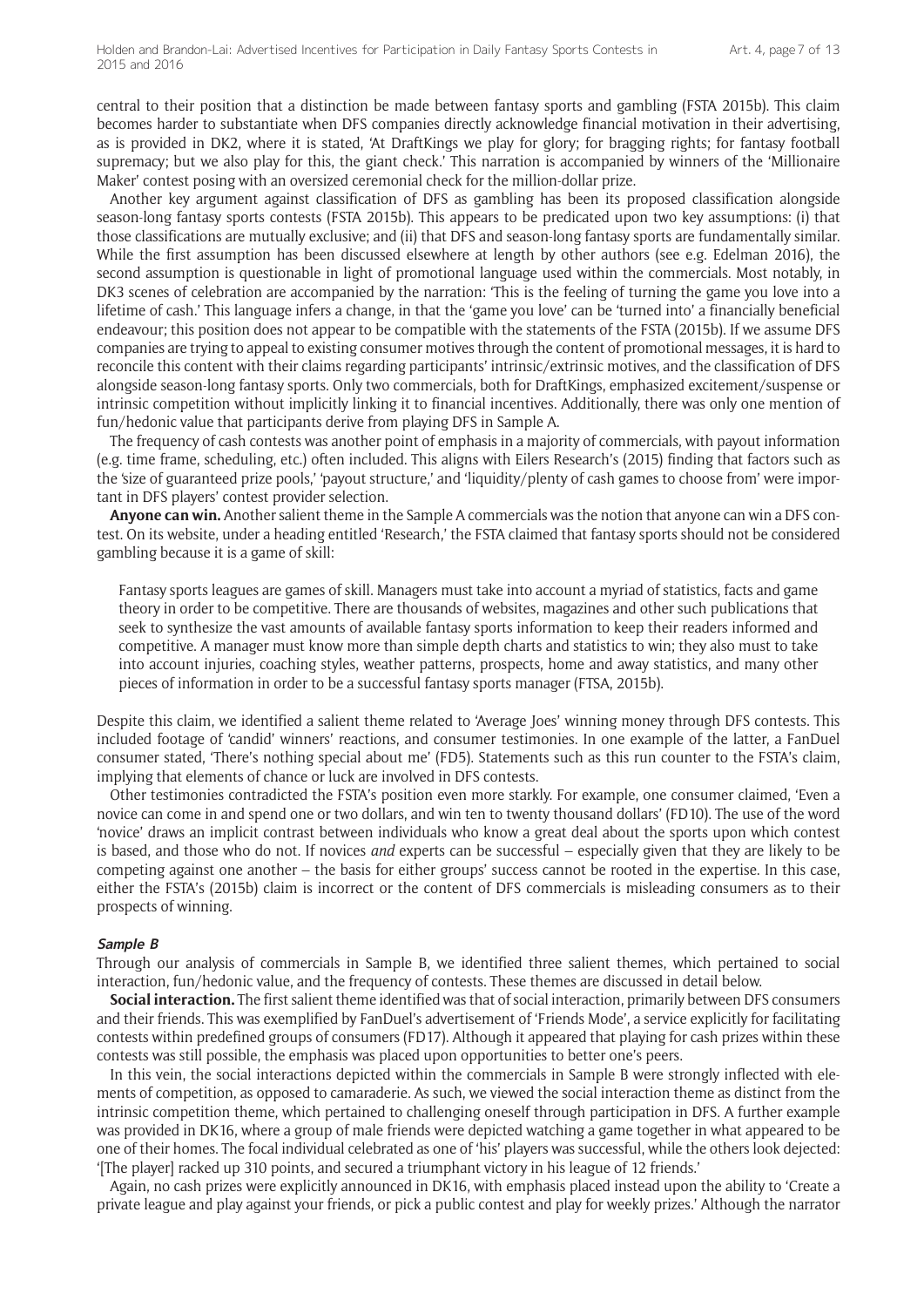did not verbalize the nature of these prizes, it was heavily implied that they were, in fact, cash prizes; as an on-screen graphic that listed such contests as 'NFL \$5 m Fantasy Football,' and 'NFL \$100 k Week 1 Free Contest.'

**Fun/hedonic value.** The second theme identified in Sample B commercials was that of fun/hedonic value. This primarily manifested as enjoyment derived from playing in DFS contests, and was also demarcated from intrinsic competition, which was seen as being more dependent upon winning than participation. For example, in FD15, an actor explains why he is not subject to issues that might affect his enjoyment of season-long fantasy sports contests (e.g. injured quarterback, players already having been drafted by a competitor). This theme is continued in FD16, in which the same actor states he is always 'looking forward' in anticipation of the next contest.

**Frequency of contests.** One theme that was present in Sample A commercials, but was eminently more salient in those within Sample B was highlighting the frequency of DFS contests. This was particularly true of the FanDuel commercials (FD15, FD16, and FD17), all of which emphasized the fact that contests were available with great regularity. For example, the actor in FD16 continued the 'sports rich' advertisement, stating, 'When you're sports rich, you get as much fantasy as you want, and you get it with FanDuel.' Furthermore, the narrated close to all three commercials presented an offer for five free entries following an initial deposit, inviting prospective consumers to 'get all that fantasy football has to offer.'

Although the frequency of DraftKings contests was less pronounced in Sample B than those of FanDuel, this information was present nonetheless. Viewers were notified of 'contests running daily' (DK17), and encouraged to 'play for weekly prizes' (DK16). The key difference between the two DFS providers, in this regard, was that messages related to the frequency of contests were delivered by the focal actors in FanDuel commercials, while DraftKings gave this information through a narrated summary occurring after the main body of the commercial.

A comparative discussion of DFS commercials in Samples A and B is provided in the following section. In addition, we discuss the changing advertising strategies of both providers, and their implications.

#### **Discussion**

Based on the themes identified in Samples A and B, it is evident that the incentives advertised in DFS television commercials have changed; most notably, trending away from making financial incentives salient and attempting to appeal to consumers' internal motivation. This is no accident, and is likely a response to the scrutiny brought upon DraftKings and FanDuel after their aggressive television advertising campaigns in the build-up to the 2015 NFL season. The new advertising campaigns (in Sample B) represented what appears to be a deliberate and concerted effort to emphasize the social aspects of DFS contests and place less emphasis on the financial incentive, as providers look to become more profitable while contending with legal fees and lobbying costs (Berzon 2016).

The continued shift in messaging exhibited by both DraftKings and FanDuel's commercials between 2015 and 2016 may be important for the companies moving forward. Indeed, both will still have to convince a number of state legislatures and individual lawmakers that their products are distinct from prohibited forms of gambling (see Rodenberg 2016). The shift in the content of commercials in the 2016 series moved the content away from motives associated with gambling such as economic gain (Hess & Diller 1969; Murray 1993; Neighbors et al. 2002) and towards messaging associated with intrinsic rewards such as excitement and socialization, which has been occasionally associated with healthier consumption of gambling activities (Chantal et al. 1995). The shift in messaging of the DFS companies as well as the adoption of consumer protection protocols should be viewed as a positive step from the industry.

The regulation of gambling by individual states in the US has led to a somewhat problematic situation whereby the DFS companies have asserted that because they are not within a definition of gambling in some states they are not a form of gambling more broadly. Increased attention on the fact that some DFS participants are exhibiting problems associated with gambling addiction (Petrella 2015; Bogdanich & Williams 2015; Ramirez 2015), may be responsible for DFS operators having undertaken some changes in marketing materials and in the implementation of self-exclusion protocols (Vaccaro 2015). However, from a consumer protection and public health perspective it may be most effective to classify products based on the characteristics consumers exhibited, instead of assessing a contest based on the amount of skill contained therein and antiquated legal definitions. Indeed, a small minority of US jurisdictions apply a test referred to as 'the gambling instinct' test, that determines an activity to be gambling if it '"appeals to the player's gambling instinct."' (Cabot, Light & Rutledge 2009).

The gambling instinct test is subjective; it is concerned with neither skill nor chance, and has been used historically in the classification of pinball machines as gambling devices (Cabot et al. 2009). Cabot et al. (2009) cited the case *City of Milwaukee v. Burns*, where it was noted by the court that pinball games encourage players to chase the next play, and thus appeal to an individual's 'gambling instinct.' The subjective nature of the gambling instinct test makes its legal application problematic; however, the idea behind the test from an awareness perspective may provide some utility. For instance, it may be beneficial if activities that result in negative externalities, such as those associated with problem gambling, are required to provide resources to customers without regard for the nuanced legal arguments the companies have made. Indeed, the two primary DFS companies have begun to implement some of the checks and balances that other gambling industry companies offer (e.g. self-exclusion); however, the DFS industry has not yet caught up to the regulated gambling industry of the US or other jurisdictions in terms of implementation of consumer protection protocols. The shift in not only content, but also in advertising spending between 2015 and 2016 is important because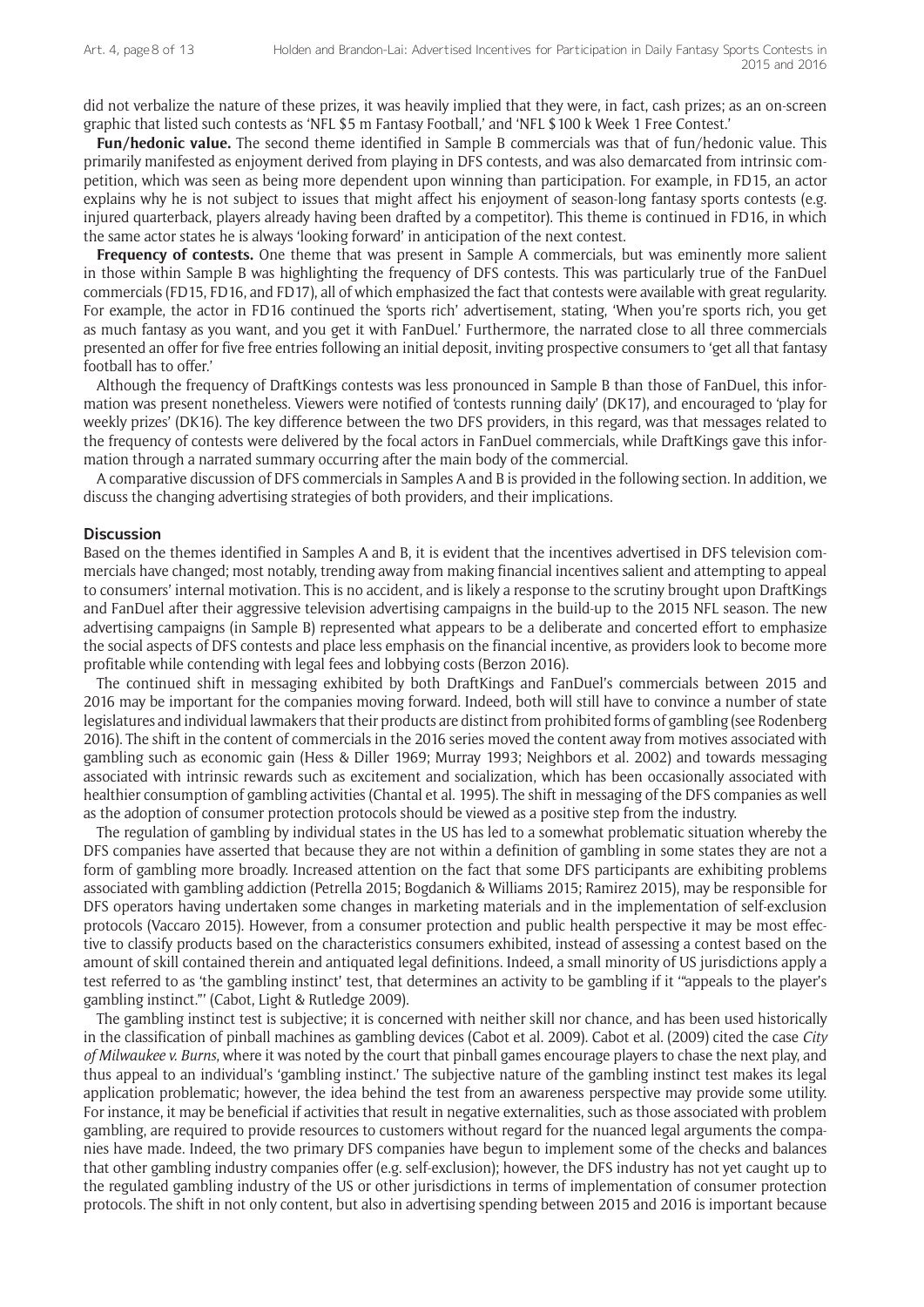it demonstrated a shift away from motives associated with gambling to a message more associated with entertainment. But despite the shift in message, individuals are still reportedly exhibiting gambling-like problems, which raises the question of, how meaningful the legal definitions are if they fail to protect consumers?

The aforementioned rebranding efforts and the differing content year-over-year in the television commercials suggest that the companies are not immune to change, though numerous regulatory challenges remain. With small steps utilized by other gambling providers in Europe, Asia, and in US states that allow online gambling, DFS operators could provide greater protections to their consumers. The absence of the deterrence effect of being perceived as illegal, may exacerbate the number of users who experience problems with DFS in comparison to illegal sports betting, because the activity is perceived as less risky because of its purported legality; the concept of increased access leading to increased incidence of problematic behavior has been documented in the context of other forms of online gambling (Griffiths 2003). There remain additional obstacles for the companies to overcome moving forward, including addressing potential consumer lawsuits derived from the advertised incentives from the 2015 campaigns, the content of which has already been the subject of a settlement with the New York Attorney General (Purdum 2016).

# **Conclusion**

DFS has reframed the American conversation around both fantasy sports and sports gambling using a strategy of rapid and repeated immersion, where consumers were bombarded with television and radio advertising at nearly every commercial break. The advertising was effective in that both major companies saw their valuations increase exponentially in the first few weeks of the 2015 NFL season; however, with the increase in revenue came an increase in scrutiny. The advertising campaign that in the 2016 NFL season involved a softened tone in both volume, and also in content as the focus of advertising shifted from the opportunity to win large amounts of money easily and frequently to increased emphasis on the social aspects of the contests.

The emergence of DFS has highlighted some of the shortcomings associated with applying different gambling definitions in different jurisdictions within the same country. While stating both on their own and through their representative trade association, the FSTA, that DFS contests are distinct from sports gambling, the companies' 2015 marketing campaigns visualized a number of features that have been associated with problem gambling (see Chantal et al. 1995). The 2016 sample of commercials showed that both DraftKings and FanDuel shifted the focus of the content of their messages so that the commercials followed more closely the motives for participating in fantasy sports that were articulated by the FSTA (2015b) as distinguishing fantasy sports from sports gambling.

The major DFS companies also implemented consumer protection protocols common in regulated gambling industries such as self-exclusion protocols. Despite the apparent incompatibility between the 2015 sample, the implementation of gambling related consumer protection measures and the application for gambling licenses in foreign jurisdictions and maintaining that their products are distinct for other forms of prohibited gambling, some consumers are displaying some of the negative externalities associated with other gambling products. This effect coupled with the 2015 advertising content may suggest that it would be beneficial from a public policy perspective to classify gambling activities based on the behaviours exhibited by consumers and on messages conveyed as opposed to subjective definitions of skill and luck.

#### **Notes**

- <sup>1</sup> The US has a partial prohibition on sports gambling. By virtue of a 1992 statute only the state of Nevada is able to offer full-scale sportsbook-style sports betting.
- <sup>2</sup> An external review of the conduct of a DraftKings employee mentioned in the article concluded that the employee did not misuse his position and access to information to compete on FanDuel (Gouker, 2015c).
- The game of chance definition incorporates: games with mixed skill and chance; games that involve an element of chance that can be overcome by skill and games that are marketed as containing an element of skill. Sports betting is excluded from the definition of game of chance under the UK model.
- <sup>4</sup> The federal government does have the ability to preempt a regulatory area that is reserved to the states through a number of distinct means, but to date the states have been assumed to possess the ability to define gambling as they desire within their borders.
- <sup>5</sup> The steps taken in conducting a DCA are similar to that of a standard content analysis, with the main difference being that analysis is oriented around a particular hypothesis. For a detailed comparative discussion, see Hsieh and Shannon (2005).

#### **Competing Interests**

The authors have no competing interests to declare.

#### **References**

**Ballard, C** 2004 Fantasy World. These three play. Your neighbor plays. Your boss plays. Everybody plays. Once the secret preserve of stats geeks, FANTASY SPORTS are now a billion-dollar business. *Sports Illustrated*, 21 June. Available at: [http://www.si.com/vault/2004/06/21/374501/fantasy-world-these-three-play-your-neighbor-plays-your-boss-](http://www.si.com/vault/2004/06/21/374501/fantasy-world-these-three-play-your-neighbor-plays-your-boss-plays-everybody-plays-once-the-secret-preserve-of-stats-geeks-fantasy-sports-are-now-a-billion-dollar-business)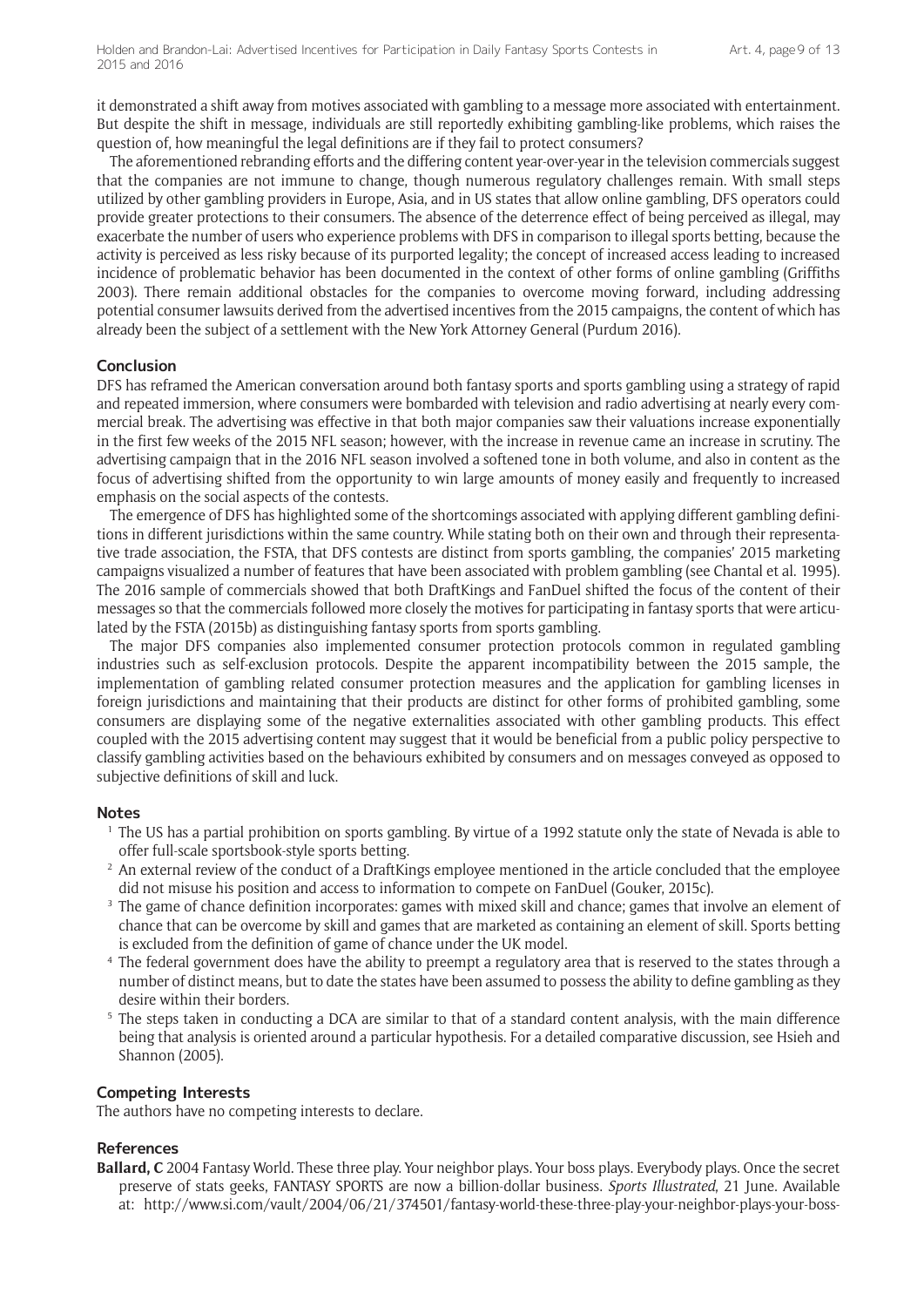[plays-everybody-plays-once-the-secret-preserve-of-stats-geeks-fantasy-sports-are-now-a-billion-dollar-business](http://www.si.com/vault/2004/06/21/374501/fantasy-world-these-three-play-your-neighbor-plays-your-boss-plays-everybody-plays-once-the-secret-preserve-of-stats-geeks-fantasy-sports-are-now-a-billion-dollar-business) [Last accessed 8 September 2016].

- **Berzon, A** 2016 Fantasy-sports sites curtail ad spending. *Wall Street Journal*, 1 August. Available at: [https://www.wsj.](https://www.wsj.com/articles/fantasy-sports-rivals-slice-ad-spending-1470052800) [com/articles/fantasy-sports-rivals-slice-ad-spending-1470052800](https://www.wsj.com/articles/fantasy-sports-rivals-slice-ad-spending-1470052800) [Last accessed 2 September 2016].
- **Best, N** 2015 Glut of fantasy sports site ads an annoying reality. *Newsday*, 10 September. Available at: [http://www.](http://www.newsday.com/sports/columnists/neil-best/glut-of-fantasy-sports-site-ads-an-annoying-reality-1.10830335) [newsday.com/sports/columnists/neil-best/glut-of-fantasy-sports-site-ads-an-annoying-reality-1.10830335](http://www.newsday.com/sports/columnists/neil-best/glut-of-fantasy-sports-site-ads-an-annoying-reality-1.10830335) [Last accessed 1 September 2016].
- **Blain, G** 2015 Attorney General Eric Schneiderman asks judge to stop FanDuel, DraftKings' operations in New York. *New York Daily News*, 17 November. Available at: [http://www.nydailynews.com/sports/schneiderman-seeks-injunction](http://www.nydailynews.com/sports/schneiderman-seeks-injunction-fanduel-draftkings-article-1.2437774)[fanduel-draftkings-article-1.2437774](http://www.nydailynews.com/sports/schneiderman-seeks-injunction-fanduel-draftkings-article-1.2437774) [Last accessed 1 September 2016].
- **Bogdanich, W** and **Williams, J** 2015 For addicts, fantasy sites can lead to ruinous path. *New York Times*, 22 November. Available at: [http://www.nytimes.com/2015/11/23/sports/fantasy-sports-addiction-gambling-draftkings-fanduel.](http://www.nytimes.com/2015/11/23/sports/fantasy-sports-addiction-gambling-draftkings-fanduel.html) [html](http://www.nytimes.com/2015/11/23/sports/fantasy-sports-addiction-gambling-draftkings-fanduel.html) [Last accessed 22 November 2016].
- **Breslow, J M** 2016 Eric Schneiderman: Why Daily Fantasy Sports is Gambling. *PBS*, 26 February. Available at: [http://](http://www.pbs.org/wgbh/frontline/article/eric-schneiderman-why-daily-fantasy-sports-is-gambling/) [www.pbs.org/wgbh/frontline/article/eric-schneiderman-why-daily-fantasy-sports-is-gambling/](http://www.pbs.org/wgbh/frontline/article/eric-schneiderman-why-daily-fantasy-sports-is-gambling/) [Last accessed 21 November 2016].
- **Cabot, A N** and **Csoka, L V** 2003 Games People Play: Is It Time for a New Legal Approach to Prize Games? *The Nevada Law Journal* 4: 197–261.
- **Cabot, A N, Light, G J** and **Rutledge, K F** 2009 Alex Rodriguez, a Monkey, and the Game of Scrabble: The Hazard of Using Illogic to Define the Legality of Games of Mixed Skill and Chance. *Drake Law Review* 57: 383–412.
- **Caskey, R J** 1997 *An Examination of The Attitudes Of Sports Marketers Toward The Use and Viability Of The World Wide Web as a Profitable Tool For Marketing Sports*. Master's Thesis. The George Washington University.
- **Chantal, Y, Vallerand, R J** and **Vallieres, E F** 1995 Motivation and Gambling Involvement. *The Journal of Social Psychology* 135(6): 755–63. DOI:<https://doi.org/10.1080/00224545.1995.9713978>
- **Dardashtian, A** 2015 Why Daily Fantasy Sports Is Redefining Gambling. *Huffington Post*, 1 December. Available at: [http://www.huffingtonpost.com/amy-dardashtian/why-daily-fantasy-sports-\\_b\\_8685402.html](http://www.huffingtonpost.com/amy-dardashtian/why-daily-fantasy-sports-_b_8685402.html) [Last accessed 23 November 2016].
- **Di Fino, N** 2009 The Secret History of WHIP. *Wall Street Journal*, 3 August 2009. Available at: [http://www.wsj.com/](http://www.wsj.com/articles/SB10001424052970204619004574318690805089868) [articles/SB10001424052970204619004574318690805089868](http://www.wsj.com/articles/SB10001424052970204619004574318690805089868) [Last accessed 7 September 2016].
- **DraftKings** 2015 DraftKings: Daily Fantasy Sports for Cash. Available at:<https://www.draftkings.com/dti> [Last accessed 27 September 2015].
- **DraftKings** 2017 Legality. Available at: <https://www.draftkings.com/help/why-is-it-legal>[Last accessed 17 January 2017].
- **Drape, J** and **Williams, J** 2015 Scandal Erupts in Unregulated World of Fantasy Sports. *New York Times*, 6 October 2015. Available at: <http://www.nytimes.com/2015/10/06/sports/fanduel-draftkings-fantasy-employees-bet-rivals.html> [Last accessed 1 September 2016].
- **Dwyer, B** and **Kim, Y** 2011 For Love or Money: Developing and Validating a Motivational Scale for Fantasy Football Participation. *Journal of Sport Management* 25(1): 70–83. DOI: <https://doi.org/10.1123/jsm.25.1.70>
- **Dwyer, B, Shapiro, S L** and **Drayer, J** 2011 Segmenting Motivation: An Analysis of Fantasy Baseball Motives and Mediated Sport Consumption. *Sport Marketing Quarterly* 20(3): 129–137.
- **Edelman, M** 2012 A Short Treatise on Fantasy Sports and the Law: How America Regulates its New National Pastime. *Harvard Journal of Sports & Entertainment Law* 3(1): 1–53.
- **Edelman, M** 2016 Navigating the Legal Risks of Daily Fantasy Sports: A Detailed Primer in Federal and State Gambling Law. *University of Illinois Law Review* 1: 117–150.
- **Ehrman, N J** 2015 Out of Bounds: A Legal Analysis of Pay-to-Play Daily Fantasy Sports. *Sports Lawyers Journal* 22: 79–114.
- **Eilers Research** 2014 *Daily Fantasy Sports: The Future of U.S. Sports Wagering?* Anaheim, CA.
- **FanDuel** 2015 *FanDuel: Daily fantasy football, MLB, NBA, NHL Leagues*. Available at: <https://www.fanduel.com/> [Last accessed 27 September 2015].
- **FanDuel** 2017 Is FanDuel Legal? Available at: [https://fanduel.custhelp.com/app/answers/detail/a\\_id/57](https://fanduel.custhelp.com/app/answers/detail/a_id/57) [Last accessed 17 January 2017].
- **Farquhar, L K** and **Meeds, R** 2007 Types of Fantasy Sports Users and their Motivations. *Journal of Computer-Mediated Communication* 12(4): 1208–1228. DOI:<https://doi.org/10.1111/j.1083-6101.2007.00370.x>
- **Feinman, S** and **Israel, J** 2015 The Hot New Form of Fantasy Sports Is Probably Addictive, Potentially Illegal And Completely Unregulated. *Think Progress*, 1–14. Available at: [http://thinkprogress.org/sports/2015/05/07/3648832/](http://thinkprogress.org/sports/2015/05/07/3648832/daily-fantasy-sports-gambling/) [daily-fantasy-sports-gambling/](http://thinkprogress.org/sports/2015/05/07/3648832/daily-fantasy-sports-gambling/).
- **FSTA** 2015a Letter from our director: Welcome to the Fantasy Sports Trade Association. Available at: [http://fsta.org/](http://fsta.org/about/letter-from-our-director/) [about/letter-from-our-director/](http://fsta.org/about/letter-from-our-director/) [Last accessed 1 September 2016].
- **FSTA** 2015b Why fantasy sports is not gambling: Understanding a game of skill. Available at: [http://fsta.org/research/](http://fsta.org/research/why-fantasy-sports-is-not-gambling/) [why-fantasy-sports-is-not-gambling/](http://fsta.org/research/why-fantasy-sports-is-not-gambling/) [Last accessed 1 September 2016].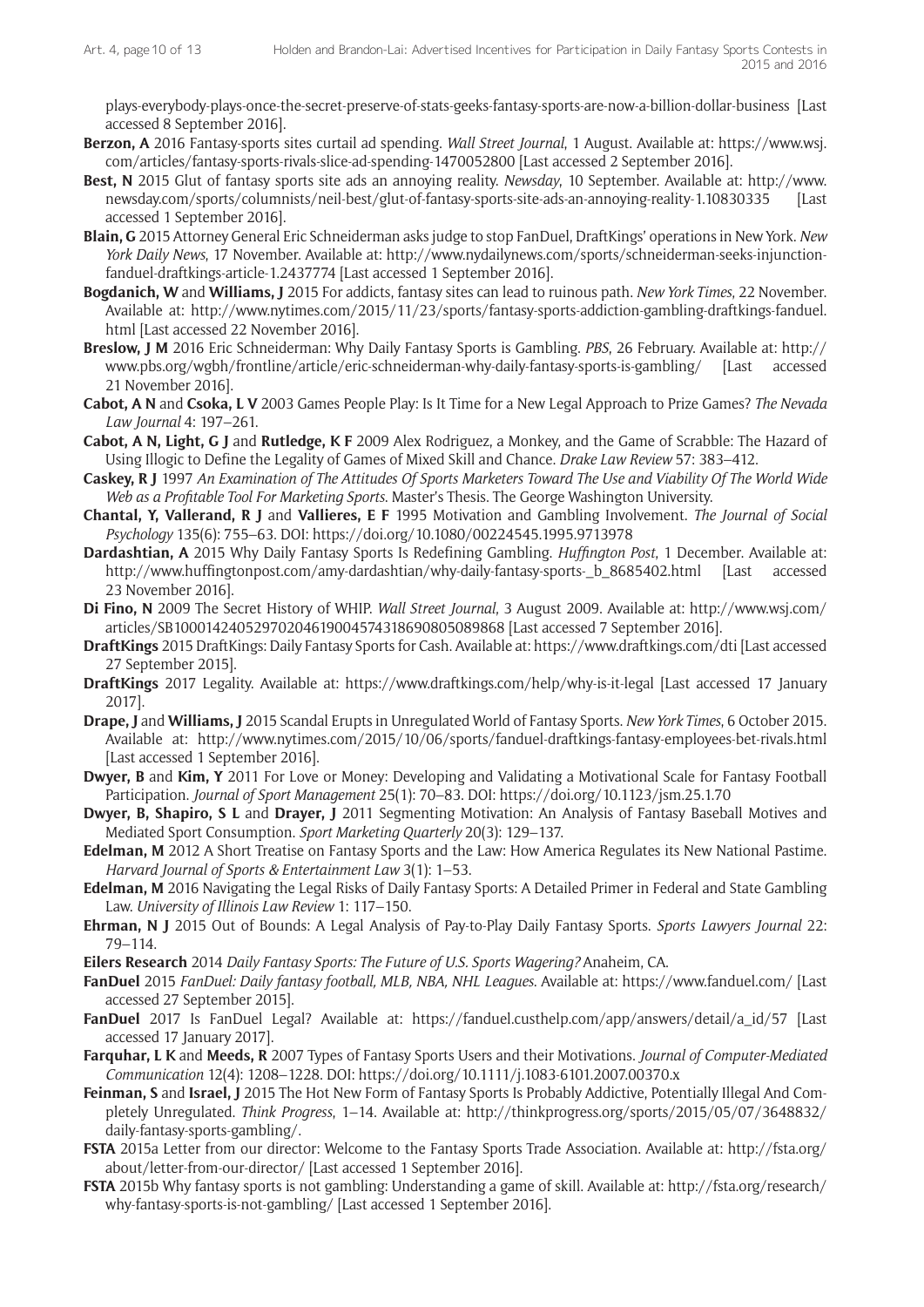- **Gouker, D** 2015a DraftKings' TV Blitz: One Commercial Every 1.5 Minutes; \$82 Million Spent In '15, 2 September 2015. Available at: <http://www.legalsportsreport.com/3483/draftkings-tv-commercial-blitz/> [Last accessed 1 September 2016].
- **Gouker, D** 2015b More Daily Fantasy Sports In UK? FanDuel Applies For Gambling License. *Legal Sports Report*, 6 November 2015. Available at: <http://www.legalsportsreport.com/5900/fanduel-uk-gambling-license/>[Last accessed 13 September 2016].
- **Gouker, D** 2015c DraftKings External Review: Employee Did Not Use Data to Gain Advantage in FanDuel Contest. *Legal Sports Report*, 19 October. Available at: [http://www.legalsportsreport.com/5441/draftkings-external-review-clears](http://www.legalsportsreport.com/5441/draftkings-external-review-clears-employee/)[employee/](http://www.legalsportsreport.com/5441/draftkings-external-review-clears-employee/) [Last accessed 17 January 2017].
- **Halverson, E R** and **Halverson, R** 2008 Fantasy Baseball: The Case for Competitive Fandom. *Games and Culture* 3(3–4): 286–308. DOI: <https://doi.org/10.1177/1555412008317310>
- **Havel, J E** 2016 Go to Your Room, FanDuel and DraftKings: Daily Fantasy Sports, New York & Paternalism. *Washington University Jurisprudence Review* 9(1): 115–149.
- **Hess, H F** and **Diller, J V** 1969 Motivation for Gambling as Revealed in the Marketing Methods of the Legitimate Gambling Industry. *Psychological Reports* 25(1): 19–27. DOI:<https://doi.org/10.2466/pr0.1969.25.1.19>
- **Holden, J T, Green, W F** and **Rodenberg, R M** 2017 Daily Fantasy, Tipping and Wire Fraud. *Gaming Law Review and Economics* 21(1): 8–17. DOI: <https://doi.org/10.1089/glre.2017.2114>
- **Holden, J T** and **Rodenberg, R M** 2015 The Sports Bribery Act: A Law and Economics Approach. *Northern Kentucky Law Review* 42(3): 453–473.
- **Hsieh, H F** and **Shannon, S E** 2005 Three Approaches to Qualitative Content Analysis. *Qualitative Health Research* 15(9): 1277–1288. DOI:<https://doi.org/10.1177/1049732305276687>
- **iSpot** 2015 Top 10 spenders in TV advertising this week. Available at: [http://www.ispot.tv/free-reports/top-spenders](http://www.ispot.tv/free-reports/top-spenders-tv-ads)[tv-ads](http://www.ispot.tv/free-reports/top-spenders-tv-ads) [Last Accessed 25 September].
- **Kaburakis, A, Rodenberg, R M** and **Holden, J T** 2015 Inevitable: Sports Gambling, State Regulation, and the Pursuit of Revenue. *Harvard Business Law Review Online* 5(1): 27–38.
- **Kalb, B** 2012 The Lost Founder of Baseball Video Games. *Grantland*, 16 April. Available at: [http://grantland.com/](http://grantland.com/features/john-burgeson-ibm-computer-start-baseball-video-games/) [features/john-burgeson-ibm-computer-start-baseball-video-games/](http://grantland.com/features/john-burgeson-ibm-computer-start-baseball-video-games/) [Last accessed 7 September 2016].
- **Keller, B P** 1999 The Game's the Same: Why Gambling in Cyberspace Violates Federal Law. *Yale Law Journal* 108(7): 1569–1609. DOI: <https://doi.org/10.2307/797443>
- **Krippendorff, K** 1980 *Content Analysis: An Introduction to its Methodology*. Beverly Hills, CA: Sage.
- **Legal Sports Report** N. D. *Legislative Tracker: Daily Fantasy Sports, Sports Betting*. Available at: [http://www.](http://www.legalsportsreport.com/dfs-bill-tracker/) [legalsportsreport.com/dfs-bill-tracker/](http://www.legalsportsreport.com/dfs-bill-tracker/) [Last accessed 5 May 2017].
- **Lundin, T Jr.,** 1999 Internet Gambling Prohibition Act of 1999: Congress Stacks the Deck against Online Wagering but Deals in Traditional Gaming Industry High Rollers. *Georgia State University Law Review* 16(4): 845–878.
- **Macnamara, J** 2003 *Media Content Analysis: Its Uses, Benefits, and Best Practice Methodology*. Sydney, Australia: CARMA International.
- **Marchica, L** and **Derevensky, J** 2016 Fantasy Sports: A Growing Concern Among College Student-Athletes. *International Journal of Mental Health and Addiction* 14: 1–11. DOI:<https://doi.org/10.1007/s11469-015-9610-x>
- **Martin, R J** and **Nelson, S** 2014 Fantasy Sports, Real Money: Exploration of the Relationship Between Fantasy Sports Participation and Gambling-Related Problems. *Addictive Behaviors* 39(10): 1377–1382. DOI: [https://doi.](https://doi.org/10.1016/j.addbeh.2014.05.017) [org/10.1016/j.addbeh.2014.05.017](https://doi.org/10.1016/j.addbeh.2014.05.017)
- **Martin, R J, Nelson, S E** and **Gallucci, A R** 2016 Game On: Past Year Gambling, Gambling-Related Problems, and Fantasy Sports Gambling Among College Athletes and Non-athletes. *Journal of Gambling Studies* 32(2): 567–579. DOI:<https://doi.org/10.1007/s10899-015-9561-y>
- **McCormack, A** and **Griffiths, M D** 2012 Motivating and Inhibiting Factors in Online Gambling Behaviour: A Grounded Theory Study. *International Journal of Mental Health and Addiction* 10(1): 39–53. DOI: [https://doi.org/10.1007/](https://doi.org/10.1007/s11469-010-9300-7) [s11469-010-9300-7](https://doi.org/10.1007/s11469-010-9300-7)
- **McGrath, B** 2015 Dream Teams: Professional Sports Bets on the Changing Nature of Fandom. *New Yorker*, 13 April. Available at:<http://www.newyorker.com/magazine/2015/04/13/dream-teams> [Last accessed 7 September 2016].
- **Meehan, J C** 2015 The Predominate Goliath: Why Pay-to-Play Daily Fantasy Sports are Games of Skill Under the Dominant Factor Test. *Marquette Sports Law Review* 26(1): 6–36.
- **de la Merced, M J** 2015 FanDuel to Announce It Has Raised \$275 Million More. *[nytimes.com](www.nytimes.com)*, 14 July. Available at: [https://www.nytimes.com/2015/07/14/business/dealbook/fanduel-to-announce-it-has-raised-275-million-more.](https://www.nytimes.com/2015/07/14/business/dealbook/fanduel-to-announce-it-has-raised-275-million-more.html) [html](https://www.nytimes.com/2015/07/14/business/dealbook/fanduel-to-announce-it-has-raised-275-million-more.html).
- **Murray, J B** 1993 Review of Research on Pathological Gambling. *Psychological Reports* 72(3): 791–810. DOI: [https://](https://doi.org/10.2466/pr0.1993.72.3.791) [doi.org/10.2466/pr0.1993.72.3.791](https://doi.org/10.2466/pr0.1993.72.3.791)
- **Neighbors, C, Lostutter, T W, Cronce, J M** and **Larimer, M E** 2002 Exploring College Student Gambling Motivation. *Journal of Gambling Studies* 18(4): 361–370. DOI: <https://doi.org/10.1023/A:1021065116500>
- **Nesbit, T M** and **King, K A** 2010 The Impact of Fantasy Sports on Television Viewership.*Journal of Media Economics* 23(1): 24–41. DOI:<https://doi.org/10.1080/08997761003590721>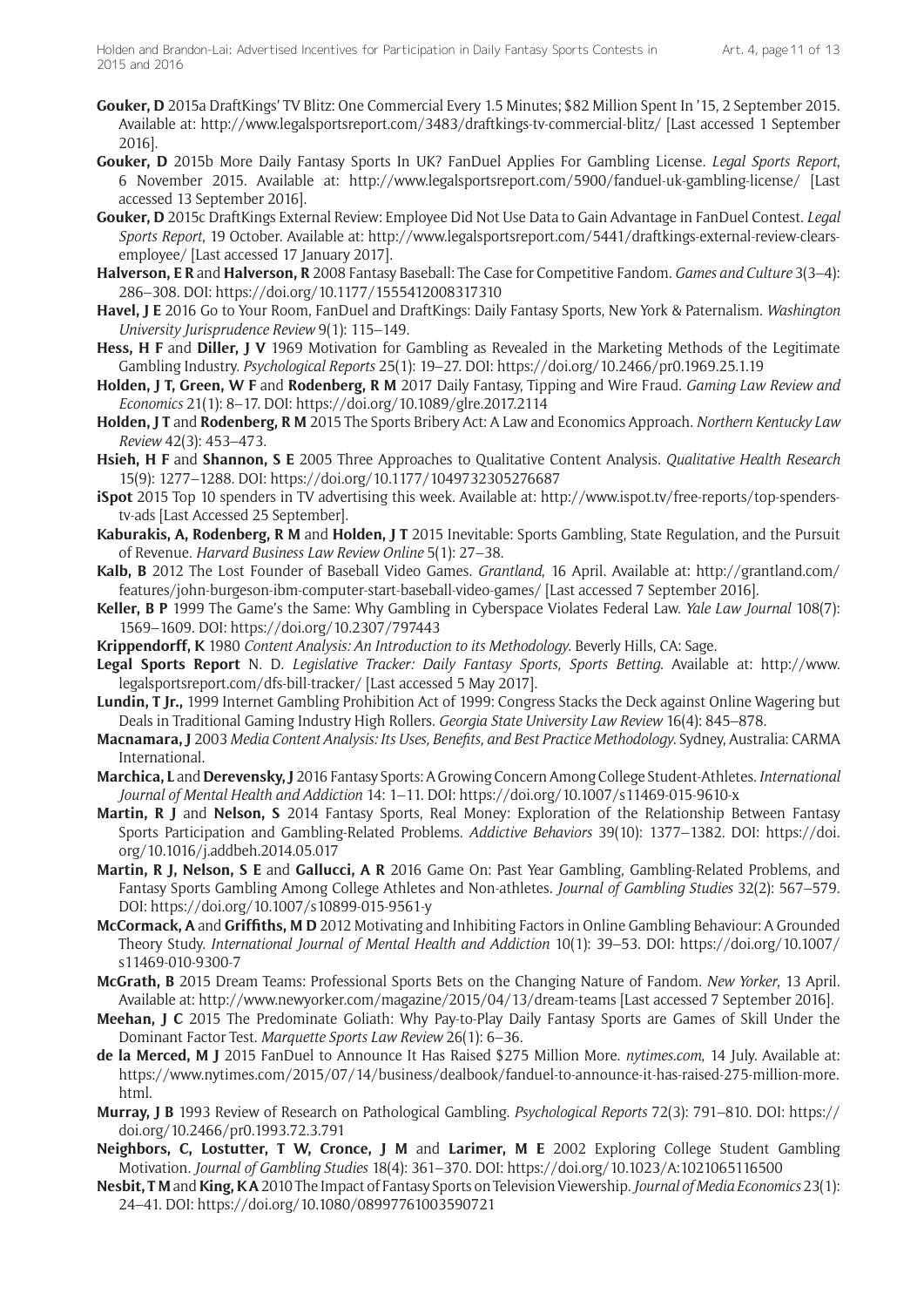**Neuendorf, K** 2002 *The Content Analysis Guidebook*. Thousand Oaks, CA: Sage.

**Newbold, C, Boyd-Barrett, O** and **Van Den Bulck, H** 2002 *The Media Book*. London: Arnold (Hodder Headline).

- **Okerberg, E** 2014 What's in a Game? A Test under Which We May Call a VGT a Gambling Game Is Not So Sweet: Why Courts Should Not Apply the Material Element Test to VGTS. *UNLV Gaming Law Journal* 5: 27–47.
- **Pandorf, R** 2015 A Billion Dollar Industry's Billion Dollar Question: Are Fantasy Sports Actually Legal. *Northern Kentucky Law Review* 42: 519–527.
- **Petrella, S** 2015 DFS player: How daily fantasy ruined my life. *Sporting News*, 8 October. Available at: [http://www.](http://www.sportingnews.com/fantasy/football/news/daily-fantasy-sports-dfs-gambling-addicition-regulation-lawsuit-industry-nfl/ffkexo2yfzb1udlyq9dc19uq) [sportingnews.com/fantasy/football/news/daily-fantasy-sports-dfs-gambling-addicition-regulation-lawsuit](http://www.sportingnews.com/fantasy/football/news/daily-fantasy-sports-dfs-gambling-addicition-regulation-lawsuit-industry-nfl/ffkexo2yfzb1udlyq9dc19uq)[industry-nfl/ffkexo2yfzb1udlyq9dc19uq](http://www.sportingnews.com/fantasy/football/news/daily-fantasy-sports-dfs-gambling-addicition-regulation-lawsuit-industry-nfl/ffkexo2yfzb1udlyq9dc19uq) [Last accessed 22 November 2016].
- **Potter, W J** and **Levine-Donnerstein, D** 1999 Rethinking Validity and Reliability in Content Analysis. *Journal of Applied Communication Research* 27: 258–284. DOI:<https://doi.org/10.1080/00909889909365539>
- **Professional and Amateur Sports Protection Act** 28 U.S.C. § 3701 *et seq.* 1992.
- **Purdum, D** 2016 DraftKings, FanDuel will pay \$6 M each in settlement of N.Y. Suit. *ESPN*, 25 October 2016. Available at: [http://www.espn.com/chalk/story/\\_/id/17886248/draftkings-fanduel-pay-6-million-settlement-ny-suit](http://www.espn.com/chalk/story/_/id/17886248/draftkings-fanduel-pay-6-million-settlement-ny-suit) [Last accessed 17 January 2017].
- **Ramirez, R** 2015 The dark secret about fantasy football no one is talking about. *The Kernel*, 30 August. Available at: <http://kernelmag.dailydot.com/issue-sections/features-issue-sections/14172/is-fantasy-football-addictive/> [Last accessed 22 November 2016].
- **Reber, A S** 2012 The EVF Model: A Novel Framework for Understanding Gambling and, by Extension, Poker. *UNLV Gaming Research & Review Journal* 16(1): 59–76.
- **Roberts, D** 2017 MLB Commissioner: 'We are re-examining our stance on gambling'. *Yahoo Finance*, 8 February. Available at: [https://finance.yahoo.com/news/baseball-commissioner-we-are-reexamining-our-stance-on](https://finance.yahoo.com/news/baseball-commissioner-we-are-reexamining-our-stance-on-gambling-170536801.html)[gambling-170536801.html](https://finance.yahoo.com/news/baseball-commissioner-we-are-reexamining-our-stance-on-gambling-170536801.html) [Last accessed 5 May 2017].
- **Rodenberg, R** 2016 Why Do States Define Gambling Differently? *ESPN*, 18 February. Available at: [http://www.espn.](http://www.espn.com/chalk/story/_/id/14799507/daily-fantasy-why-do-states-define-gambling-differently) [com/chalk/story/\\_/id/14799507/daily-fantasy-why-do-states-define-gambling-differently](http://www.espn.com/chalk/story/_/id/14799507/daily-fantasy-why-do-states-define-gambling-differently) [Last accessed 5 May 2017].
- **Rodenberg, R** 2017 Daily Fantasy Sports State-by-State Tracker. *ESPN*. Available at: [http://www.espn.com/chalk/](http://www.espn.com/chalk/story/_/id/14799449/daily-fantasy-dfs-legalization-tracker-all-50-states) [story/\\_/id/14799449/daily-fantasy-dfs-legalization-tracker-all-50-states](http://www.espn.com/chalk/story/_/id/14799449/daily-fantasy-dfs-legalization-tracker-all-50-states) [Last accessed 17 July 2017].
- **Rodenberg, R M** and **Holden, J T** 2017 Sports Betting Has An Equal Sovereignty Problem. *Duke Law Journal Online* 67(1): 1–39.
- **Schneider, S** 2013 Daily Fantasy Sports. *Gaming Law Review and Economics* 17(8): 553–554. DOI: [https://doi.](https://doi.org/10.1089/glre.2013.1783) [org/10.1089/glre.2013.1783](https://doi.org/10.1089/glre.2013.1783)
- **Silver, A** 2014 Legalize and Regulate Sports Betting. *New York Times*, 14 November. Available at: [https://www.nytimes.](https://www.nytimes.com/2014/11/14/opinion/nba-commissioner-adam-silver-legalize-sports-betting.html?_r=0) [com/2014/11/14/opinion/nba-commissioner-adam-silver-legalize-sports-betting.html?\\_r=0](https://www.nytimes.com/2014/11/14/opinion/nba-commissioner-adam-silver-legalize-sports-betting.html?_r=0) [Last accessed 5 May 2017].
- **Spies-Gans, J** 2015 There Won't Be Any Annoying Daily Fantasy Sports Ads During March Madness. *Huffington Post*, 21 October. Available at: [http://www.huffingtonpost.com/entry/ncaa-bans-daily-fantasy-sports-ads-tournament\\_](http://www.huffingtonpost.com/entry/ncaa-bans-daily-fantasy-sports-ads-tournament_us_5627ca6be4b08589ef4a3718) [us\\_5627ca6be4b08589ef4a3718](http://www.huffingtonpost.com/entry/ncaa-bans-daily-fantasy-sports-ads-tournament_us_5627ca6be4b08589ef4a3718) [Last accessed 1 September 2016].
- **Suh, Y I, Lim, C, Kwak, D H** and **Pedersen, P M** 2010 Examining the Psychological Factors Associated with Involvement in Fantasy Sports: An Analysis of Participants' Motivations and Constraints. *International Journal of Sport Management, Recreation and Tourism*, 5: 1–28.
- **Transmission of Wagering Information** 18 U.S.C. § 1084 1961.
- **UK Gambling Commission** 2016 Virtual Currencies, eSports and Social Gaming—Discussion Paper, August. Available at: [http://www.gamblingcommission.gov.uk/pdf/Discussion-papers/Virtual-currencies-eSports-and-social-gaming](http://www.gamblingcommission.gov.uk/pdf/Discussion-papers/Virtual-currencies-eSports-and-social-gaming-discussion-paper-August-2016.pdf)[discussion-paper-August-2016.pdf](http://www.gamblingcommission.gov.uk/pdf/Discussion-papers/Virtual-currencies-eSports-and-social-gaming-discussion-paper-August-2016.pdf) [Last access 5 May 2017].
- **Unlawful Internet Gambling Enforcement Act** 31 US Code § 5361 et seq. 2006.
- **Vaccaro, A** 2015 DraftKings quietly rolls out addictive gambling prevention option. *[boston.com](https://www.boston.com)*, 18 November. Available at: [https://www.boston.com/news/local-news/2015/11/18/draftkings-quietly-rolls-out-addictive-gambling](https://www.boston.com/news/local-news/2015/11/18/draftkings-quietly-rolls-out-addictive-gambling-prevention-option)[prevention-option](https://www.boston.com/news/local-news/2015/11/18/draftkings-quietly-rolls-out-addictive-gambling-prevention-option) [Last accessed 22 November 2016].
- **Wessels, B** 2017 EXTRA! EXTRA! An Overview of the Role of "Scandal" Within Gaming Law. *Gaming Law Review and Economics* 21(2): 174–183. DOI: <https://doi.org/10.1089/glre.2017.2126>
- **Williams, R J, Wood, R T** and **Parke, J** 2012 *Routledge International Handbook of Internet Gambling*. Abingdon, Routledge.
- **Wood, R T** and **Williams, R J** 2007 Problem Gambling on the Internet: Implications for Internet Gambling Policy in North America. *New Media & Society* 9(3): 520–542. DOI: <https://doi.org/10.1177/1461444807076987>
- **Woodward, D** 2005 *A Whole New Ballgame: How Fantasy Sports Has Evolved in the Mass Media*. Master's Thesis, University of Texas.
- **Yoder, M** 2016 Here's just how much DraftKings and FanDuel ad spending has decreased in last year. *Awful Announcing*, 6 September. Available at: [http://awfulannouncing.com/2016/heres-just-how-much-draftkings-and-fanduel-ad](http://awfulannouncing.com/2016/heres-just-how-much-draftkings-and-fanduel-ad-spending-has-decreased-in-the-last-year.html)[spending-has-decreased-in-the-last-year.html](http://awfulannouncing.com/2016/heres-just-how-much-draftkings-and-fanduel-ad-spending-has-decreased-in-the-last-year.html) [Last accessed 29 November 2016].